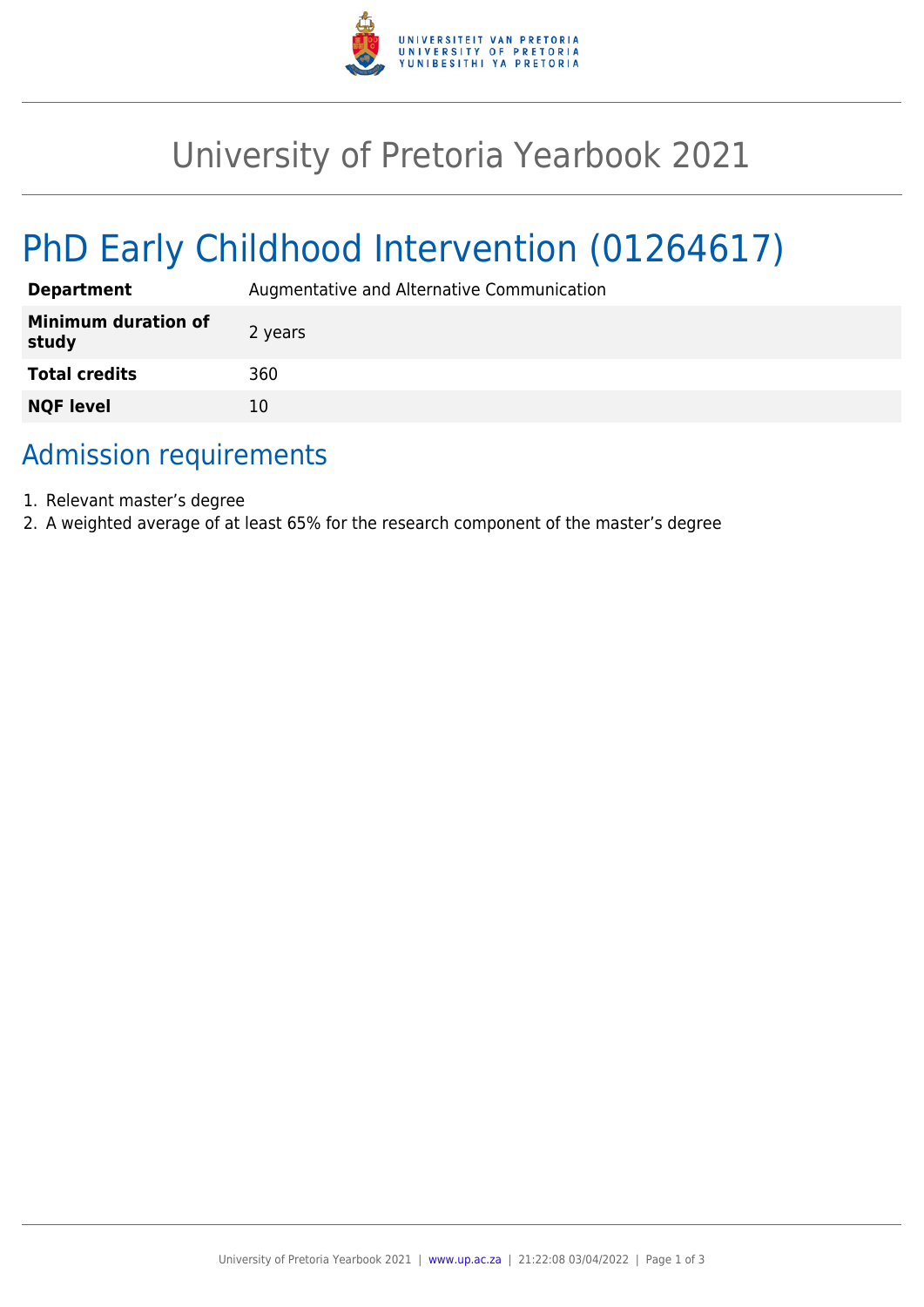

## Curriculum: Year 1

**Minimum credits: 360**

#### **Core modules**

[Thesis: Early childhood intervention 990](https://www.up.ac.za/parents/yearbooks/2021/modules/view/ECI 990) (ECI 990) - Credits: 360.00